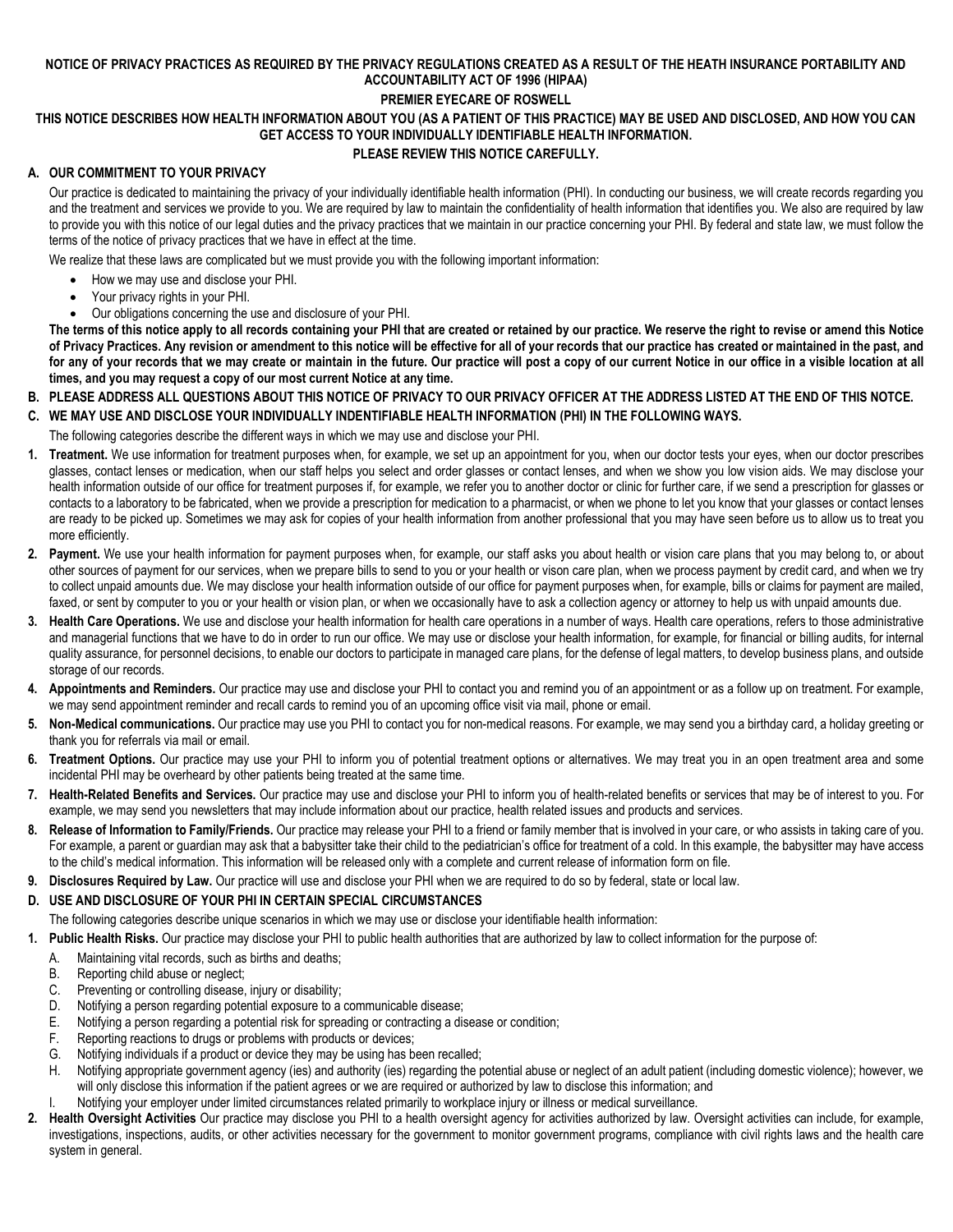- 3. Lawsuits and Similar Proceedings. Our practice may use and disclose your PHI in response to a court or administrative order if you are involved in a lawsuit or similar proceeding.
- 4. Law Enforcement. We may release PHI if asked to do so by a law enforcement official:
	- Regarding a crime victim in certain situations, if we are unable to obtain the person's agreement;
	- B. Concerning a death we believe has resulted from criminal conduct;
	- C. Regarding criminal conduct at our offices;<br>D. In response to a warrant, summon, court of
	- In response to a warrant, summon, court order, subpoena or similar legal process;
	- E. To identify/locate a suspect, material witness, fugitive or missing person; and
- F. In an emergency, to report a crime (including the location or victim(s) of the crime, or the description, identity or location of the perpetrator).
- 5. Deceased Patients. For example, we may release PHI to a medical examiner, coroner or funeral director in order for them to perform their jobs.
- 6. Organ and Tissue Donation. Our practice may release your PHI to organizations that handle organ, eye or tissue procurement as necessary to facilitate organ or tissue donation and transplantation if you are an organ donor.
- 7. Research. Under certain circumstances, we may use and disclose health information about you for research purposes. For example, a research project may involve comparing the health and recovery of all patients who received one medication to those who received another for the same condition. All research projects, however, are subject to a special approval process, which evaluates a proposed research project and it use of health information, trying to balance the research needs with a patient's need for privacy.
- 8. Serious Threats to Health or Safety. For example, we may use and disclose your PHI when necessary to reduce or prevent a serious threat to your health and safety or the health and safety of another individual or the public.
- 9. Military. For example, we may disclose your PHI if you are a member of U.S. or foreign military forces (including veterans) and if required by the appropriate authorities.
- 10. National Security. For example, we may disclose your PHI to federal officials for intelligence and national security activities authorized by law.
- 11. Inmates. For example, we may disclose your PHI to correctional institutions or law enforcement officials if you are an inmate or under the custody of a law enforcement official.
- 12. Workers' Compensation. Our practice may release your PHI for workers' compensation and similar programs.

### E. YOUR RIGHTS REGARDING YOU PHI

You have the following rights regarding the PHI that we maintain about you:

- 1. Confidential Communications. You have the right to request that our practice communicate with you about your health and related issues in a particular manner or a certain location. For instance, you may ask that we contact you at home, rather than work. In order to request a type of confidential communication, you must make a written request to our Privacy Officer specifying the requested method of contact, or the location where you wish to be contacted. Our practice will accommodate reasonable requests. You do not need to give a reason for your request.
- 2. Requesting Restrictions. You have the right to request a restriction in our use or disclosure of your PHI for treatment, payment or health care operations. Additionally, you have the right to request that we restrict our disclosure of your PHI to only certain individuals involved in your care or the payment for your care, such as family members and friends. We are not required to agree to your request; however, if we do agree, we are bound by our agreement except when otherwise required by law, in emergencies, or when the information is necessary to treat you. In order to request a restriction in our use or disclosure of your PHI, you must make your request in writing to our Privacy Officer. Your request must describe in a clear and concise fashion:
	- A. The information you wish restricted;
	- B. Whether you are requesting to limit our practice's use, disclosure or both; and
	- C. To whom you want the limits to apply.
- 3. Inspection and copies. You have the right to inspect and obtain a copy of the PHI that may be used to make decisions about you, including patient medical records and billing records, but not including psychotherapy notes. You must submit your request in writing to our **Privacy Officer** in order to inspect and/or obtain a copy of your PHI. Our practice may charge a fee for the costs of copying, mailing, labor and supplies associated with your request. Our practice may deny your request to inspect and/or copy in certain limited circumstances; however, you may request a review of our denial. Another licensed health care professional chosen by us will conduct reviews.
- 4. Amendment. You may ask us to amend your health information if you believe it is incorrect or incomplete, and you may request an amendment for as long as the information is kept by or for our practice. To request an amendment, your request must be made in writing and submitted to our Privacy Officer. You must provide us with a reason that supports your request for amendment. Our practice will deny your request if you fail to submit your request (and the reason supporting your request) in writing. Also, we may deny your request if you ask us to amend information that is in our opinion: (a) accurate and complete: (b) not part of the PHI kept by or for the practice; (c) not part of the PHI which you would be permitted to inspect and copy; or (d) not created by our practice, unless the individual or entity that created the information is not available to amend the information.
- 5. Accounting of Disclosures. All of our patients have the right to request an "accounting of disclosures". An "accounting of disclosures" is a list of certain non-routine disclosures our practice has made of your PHI for non-treatment, non-payment or non-operations purposes. Use of your PHI as part of the routine patient care in our practice is not required to be documented. For example, the doctor sharing information with the nurse; or the billing department using your information to file your insurance claim. In order to obtain an accounting of disclosures, you must submit your request in writing to our Privacy Officer.

All requests for an "accounting of disclosures" must state a time period, which may not be longer than six (6) years from the date of disclosure and may not include dates before April 14, 2003. The first list you request within a 12-month period is free of charge, but our practice may charge you for additional lists within the same 12-month period. Our practice will notify you of the costs involved with additional requests, and you may withdraw your request before you incur any costs.

- 6. Right to a Paper Copy of This Notice. You are entitled to receive a paper copy of our notice of privacy practices. You may ask us to give you a copy of this notice at any time.
- 7. Right to File a Complaint. If you believe your privacy rights have been violated, you may file a complaint with our practice or with the Secretary of the Department of Health and Human Services. To file a complaint with our practice, contact our Privacy Officer. All complaints must be submitted in writing. You will not be penalized for filing a complaint.
- 8. Right to Provide an Authorization for Other Uses and Disclosures. Our practice will obtain your written authorization for uses and disclosures that are not identified by this notice or permitted by applicable law. Any authorization you provide to us regarding the use and disclosure of your PHI may be revoked at any time in writing. After you revoke your authorization, we will no longer use or disclose your PHI for the reasons described in the authorization. You understand that we are unable to take back any uses and disclosures that we have already made based on your authorization. Please note we are required to retain records of your care.

Please contact our Privacy Officer in writing at the address below:

330 E. Crossville Road Roswell, GA 30075